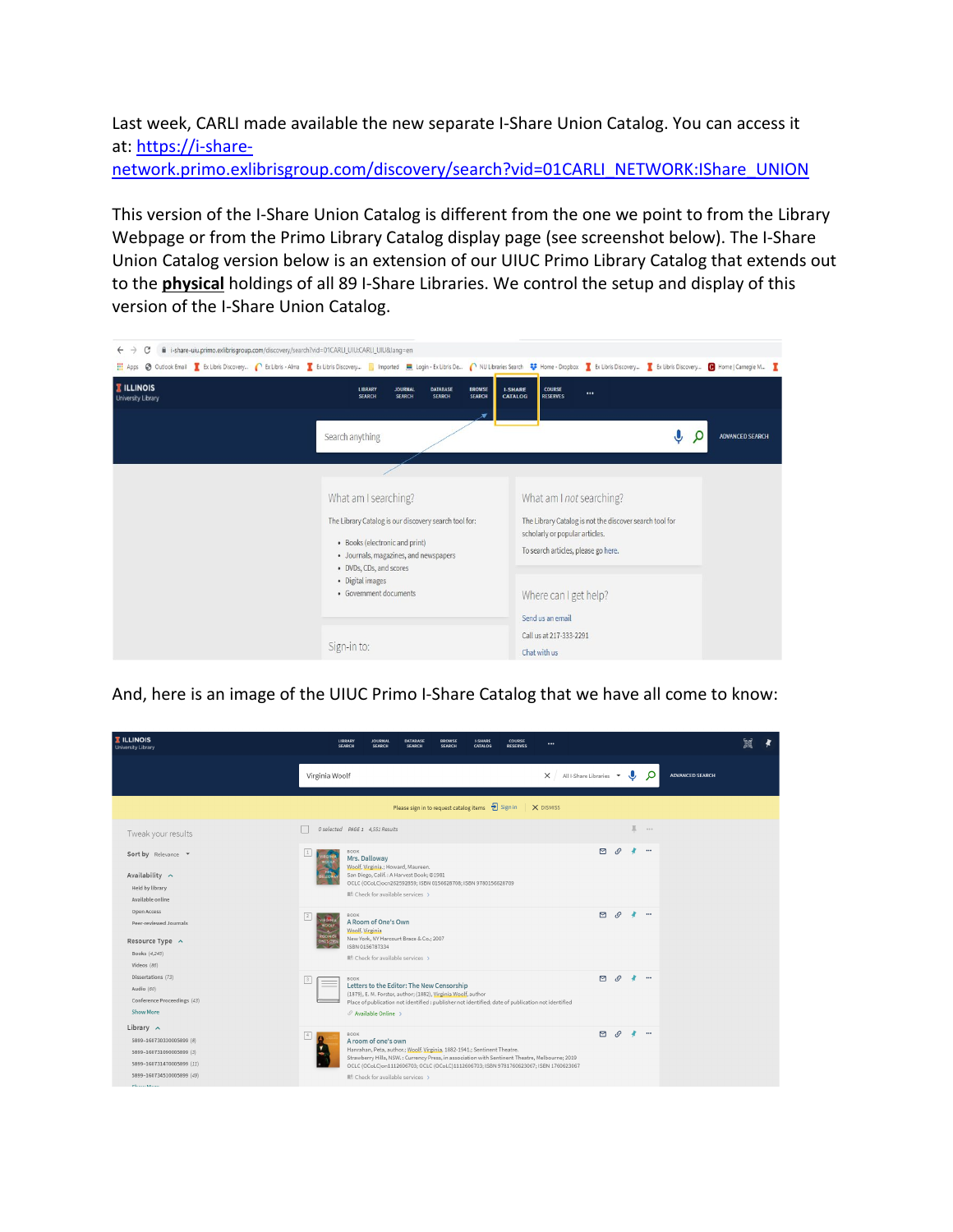The newly released version of the separate I-Share Union Catalog allows one to search **all** resources across the 89 libraries in I-Share, including physical inventory, electronic inventory, and external data sources imported into local Primo Catalogs. These external data sources include items like CARLI Digital Collections, institutional repositories, and other open access digital asset management systems, which usually are only viewable in the institutional Primo Catalog interfaces to which they were added.

This new version of the separate I-Share Union Catalog is configured differently from the I-Share Catalog the Library provides access to on the Primo landing page or the drop-down search menus. There are major difference between the two versions. The new separate Union Catalog combines and groups together various versions of the title (including different formats and/or different editions) into one display record (i.e. 25 versions found for the book Mrs. Dalloway in the screenshot below) that can be expanded out to see all versions of the title. The UIUC version of the I-Share Union Catalog is similarly configured to our Library Primo Catalog settings where each title (record) has a single display in the brief record results.



Another major difference of the two I-Share Union Catalog versions is that e-resource titles from **all** I-Share libraries will be searchable in this new separate I-Share Union Catalog, including some electronic resources that UIUC Library users cannot access currently. The UIUC I-Share Catalog currently available from the Primo Catalog landing page is configured to only include the 89 I-Share Libraries physical collections (including UIUC Library physical collections) and UIUC Library's electronic and digital resources.

The Library will continue to preference access to the I-Share Union Catalog at: [https://i-share](https://urldefense.com/v3/__https:/i-share-uiu.primo.exlibrisgroup.com/discovery/search?vid=01CARLI_UIU:CARLI_UIU&search_scope=NewDiscoveryNetwork__;!!DZ3fjg!soRgounjBlIX_rKeXdWqDHqlgFLnyfbzRevChn7idMWOBUAiJ5Ihou3Wqwpg4wkotTKMgIqM$)[uiu.primo.exlibrisgroup.com/discovery/search?vid=01CARLI\\_UIU:CARLI\\_UIU&search\\_scope=Ne](https://urldefense.com/v3/__https:/i-share-uiu.primo.exlibrisgroup.com/discovery/search?vid=01CARLI_UIU:CARLI_UIU&search_scope=NewDiscoveryNetwork__;!!DZ3fjg!soRgounjBlIX_rKeXdWqDHqlgFLnyfbzRevChn7idMWOBUAiJ5Ihou3Wqwpg4wkotTKMgIqM$)